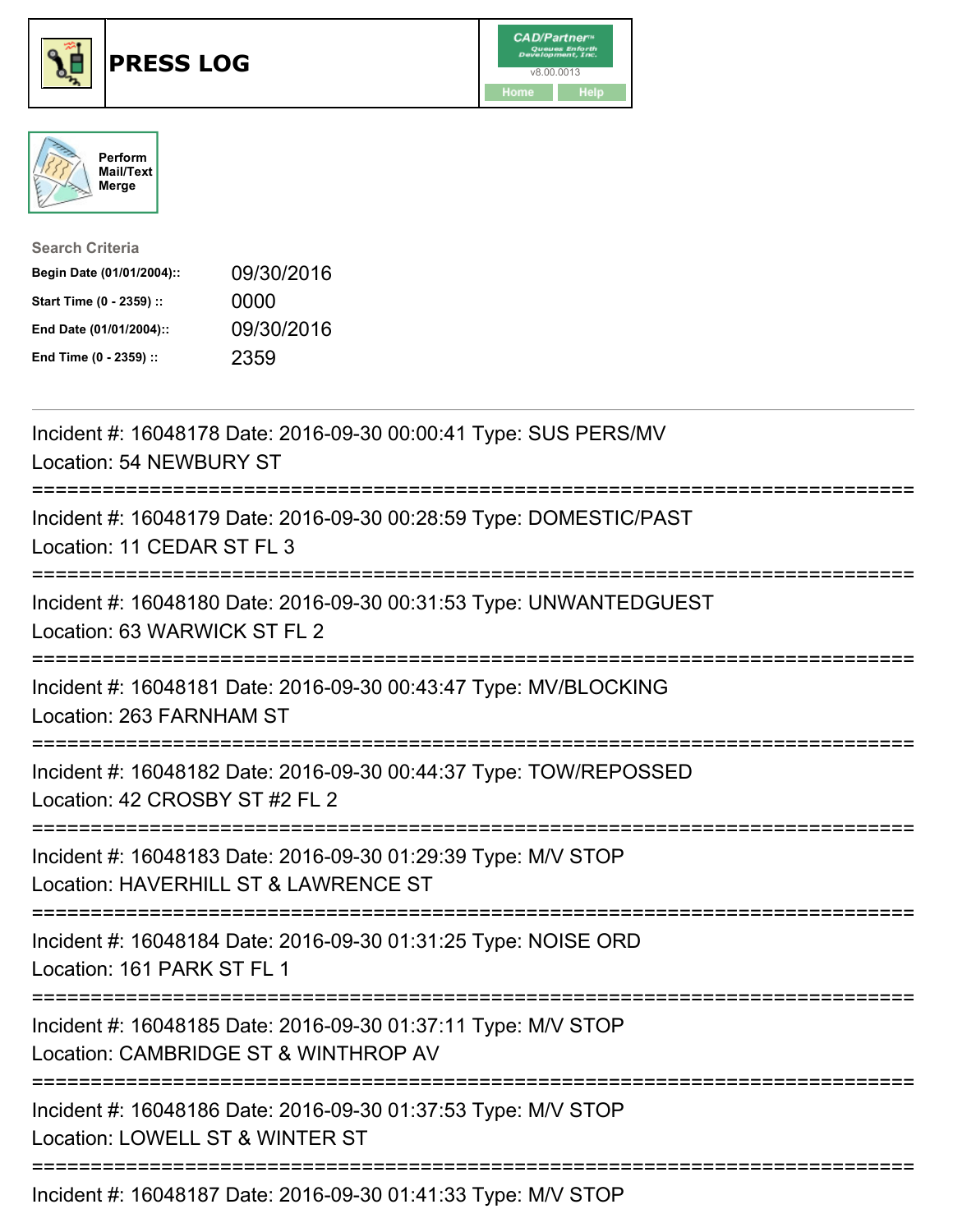| Location: BUNKERHILL ST & LAWRENCE ST                                                                                                          |
|------------------------------------------------------------------------------------------------------------------------------------------------|
| Incident #: 16048188 Date: 2016-09-30 01:44:26 Type: BUILDING CHK<br>Location: 235 WINTHROP AV                                                 |
| Incident #: 16048189 Date: 2016-09-30 01:52:32 Type: BUILDING CHK<br>Location: DUNKIN DONUTS / 50 S BROADWAY                                   |
| Incident #: 16048190 Date: 2016-09-30 01:53:17 Type: BUILDING CHK<br>Location: 77 S UNION ST                                                   |
| Incident #: 16048191 Date: 2016-09-30 01:53:37 Type: BUILDING CHK<br>Location: HAFFNERS GAS STATION / 262 LAWRENCE ST                          |
| Incident #: 16048192 Date: 2016-09-30 01:59:26 Type: SHOTS FIRED<br>Location: 28 JUNIPER ST                                                    |
| Incident #: 16048193 Date: 2016-09-30 02:02:00 Type: UNWANTEDGUEST<br>Location: 7-11 / 370 BROADWAY                                            |
| Incident #: 16048194 Date: 2016-09-30 02:15:06 Type: LARCENY/PAST<br>Location: MALAYA'S / 2 NEWBURY ST<br>==================================== |
| Incident #: 16048195 Date: 2016-09-30 02:21:41 Type: M/V STOP<br>Location: BROADWAY & CROSS ST                                                 |
| Incident #: 16048196 Date: 2016-09-30 02:36:13 Type: SHOTS FIRED<br>Location: CENTRAL CATHOLIC HIGH SCHOOL / 300 HAMPSHIRE ST                  |
| Incident #: 16048197 Date: 2016-09-30 02:42:38 Type: SHOTS FIRED<br><b>Location: SPRINGFIELD ST</b>                                            |
| Incident #: 16048198 Date: 2016-09-30 02:53:35 Type: SHOTS FIRED<br><b>Location: MERRIMACK ST</b>                                              |
| Incident #: 16048199 Date: 2016-09-30 02:57:35 Type: M/V STOP<br>Location: HAMPSHIRE ST & TREMONT ST                                           |
| Incident #: 16048200 Date: 2016-09-30 03:01:49 Type: ALARM/BURG<br>Location: BURKE RESIDENCE / 29 BERKELEY ST                                  |
| Incident #: 16048201 Date: 2016-09-30 03:23:23 Type: SUS PERS/MV                                                                               |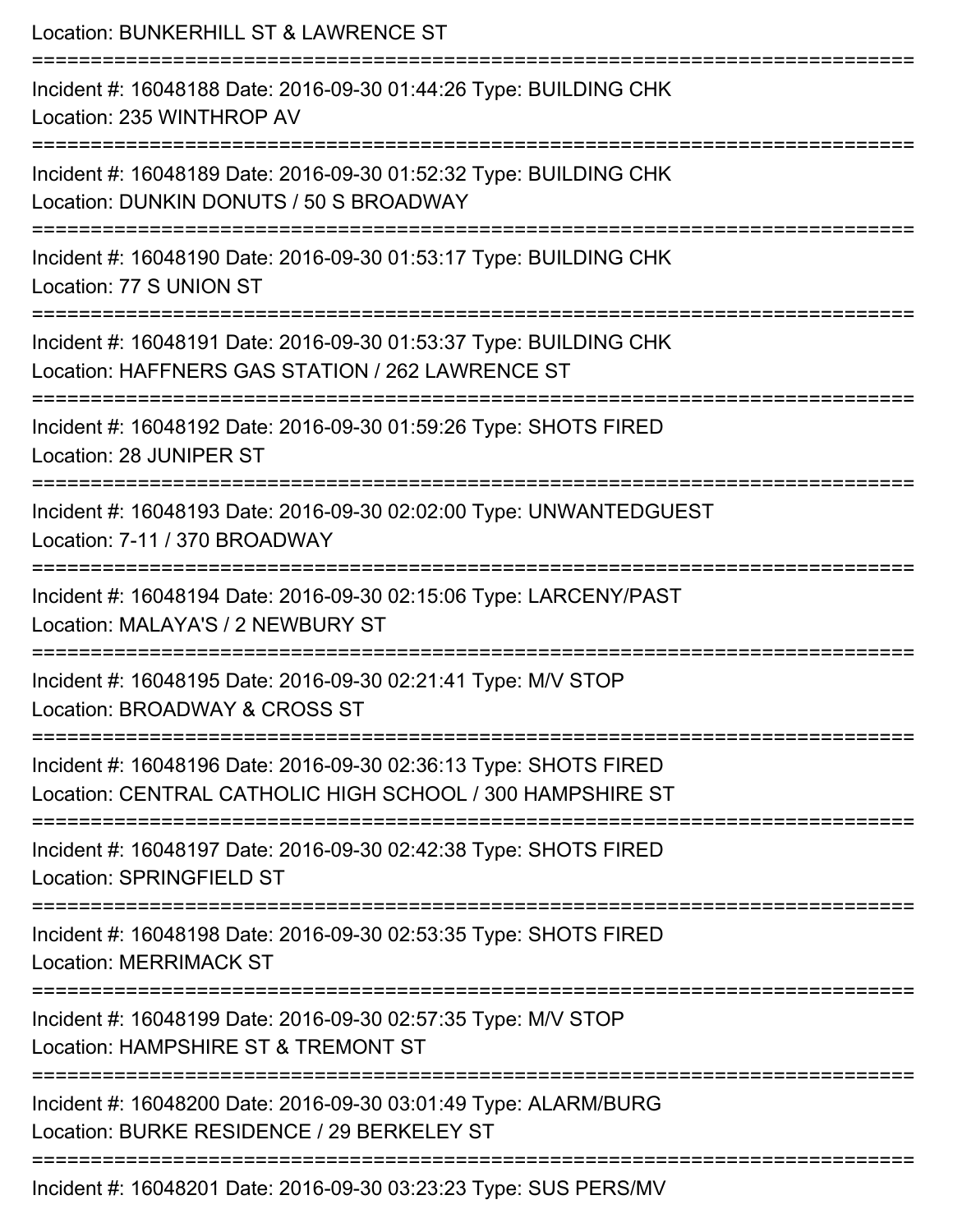| Incident #: 16048202 Date: 2016-09-30 03:51:07 Type: ALARMS<br>Location: 29 BERKELEY ST                                         |
|---------------------------------------------------------------------------------------------------------------------------------|
| Incident #: 16048203 Date: 2016-09-30 04:46:07 Type: KEEP PEACE<br>Location: 53 BRADFORD ST                                     |
| Incident #: 16048204 Date: 2016-09-30 05:49:38 Type: DOMESTIC/PAST<br>Location: 108 WALNUT ST                                   |
| Incident #: 16048205 Date: 2016-09-30 05:53:34 Type: MV/BLOCKING<br>Location: 263 FARNHAM ST                                    |
| Incident #: 16048206 Date: 2016-09-30 06:07:06 Type: TOW OF M/V<br>Location: 263 FARNHAM ST<br>-------------------------------- |
| Incident #: 16048207 Date: 2016-09-30 06:23:52 Type: ALARM/HOLD<br>Location: 203 ESSEX ST                                       |
| Incident #: 16048208 Date: 2016-09-30 06:38:37 Type: WARRANT SERVE<br>Location: 65 BOXFORD ST FL 3RD                            |
| Incident #: 16048209 Date: 2016-09-30 07:07:01 Type: ALARM/BURG<br>Location: HELEN CLEANERS / 313 BROADWAY                      |
| Incident #: 16048210 Date: 2016-09-30 07:12:01 Type: PARK & WALK<br>Location: BROADWAY                                          |
| Incident #: 16048211 Date: 2016-09-30 07:14:44 Type: ALARM/BURG<br>Location: CIARDELLO RESIDENCE / 15 BUSWELL ST                |
| Incident #: 16048212 Date: 2016-09-30 07:17:14 Type: CLOSE STREET<br>Location: S UNION ST                                       |
| Incident #: 16048213 Date: 2016-09-30 07:18:46 Type: M/V STOP<br>Location: APPLETON ST & CANAL ST                               |
| Incident #: 16048214 Date: 2016-09-30 07:19:25 Type: M/V STOP<br>Location: HAVERHILL ST & JACKSON ST                            |
| Incident #: 16048215 Date: 2016-09-30 07:31:49 Type: M/V STOP<br>CALLAI OT A IILIIOLI O                                         |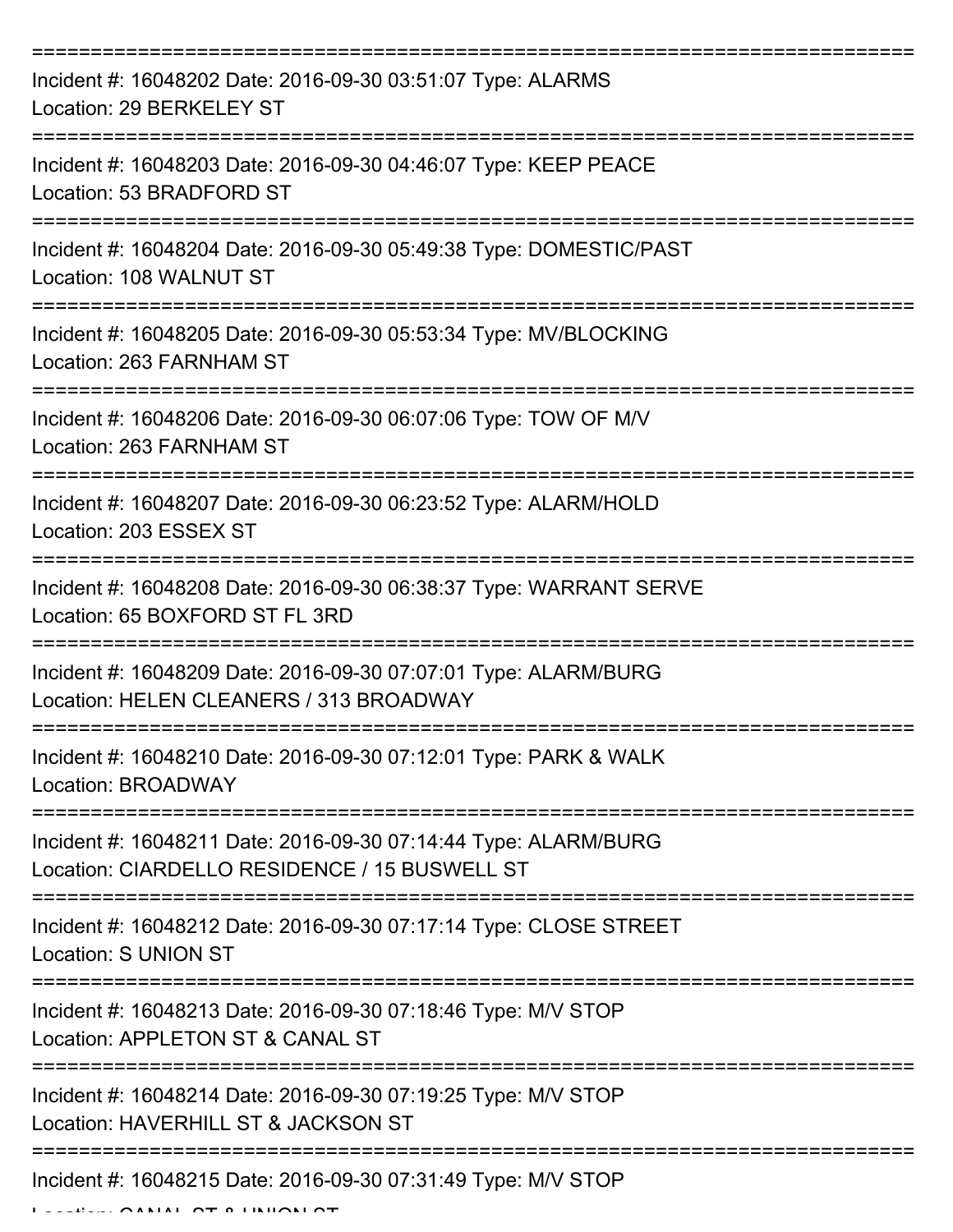| Incident #: 16048216 Date: 2016-09-30 07:35:55 Type: 911 HANG UP<br>Location: COR UNUM MEAL CENTER / 191 SALEM ST     |
|-----------------------------------------------------------------------------------------------------------------------|
| Incident #: 16048217 Date: 2016-09-30 07:52:37 Type: M/V STOP<br>Location: E HAVERHILL ST & MARSTON ST                |
| Incident #: 16048218 Date: 2016-09-30 07:53:03 Type: M/V STOP<br>Location: ALLSTON ST & HIGH ST                       |
| Incident #: 16048219 Date: 2016-09-30 07:54:05 Type: M/V STOP<br><b>Location: ESSEX ST</b>                            |
| Incident #: 16048220 Date: 2016-09-30 08:29:36 Type: MV/BLOCKING<br><b>Location: EMBANKMENT RD</b>                    |
| Incident #: 16048221 Date: 2016-09-30 08:46:02 Type: A&B PAST<br>Location: LAWRENCE HIGH SCHOOL / 70 N PARISH RD      |
| Incident #: 16048222 Date: 2016-09-30 08:53:23 Type: ALARM/BURG<br>Location: ST FRANCIS THRIFT STORE / 229 S UNION ST |
| Incident #: 16048223 Date: 2016-09-30 08:57:04 Type: MEDIC SUPPORT<br>Location: SANTANDER BANK / 296 ESSEX ST         |
| Incident #: 16048224 Date: 2016-09-30 09:01:31 Type: 209A/SERVE<br>Location: 90 LOWELL ST                             |
| Incident #: 16048225 Date: 2016-09-30 09:02:20 Type: 209A/SERVE<br>Location: 90 LOWELL ST                             |
| Incident #: 16048226 Date: 2016-09-30 09:12:27 Type: MAL DAMAGE<br>Location: 151 BENNINGTON ST                        |
| Incident #: 16048227 Date: 2016-09-30 09:14:56 Type: MEDIC SUPPORT<br>Location: 12 ELLIS ST                           |
| Incident #: 16048228 Date: 2016-09-30 09:15:14 Type: MAL DAMG PROG<br>Location: 339 LAWRENCE ST                       |
| Incident #: 16048229 Date: 2016-09-30 09:21:50 Type: M/V STOP                                                         |

Location: ESSEY ST & NEWBUDY ST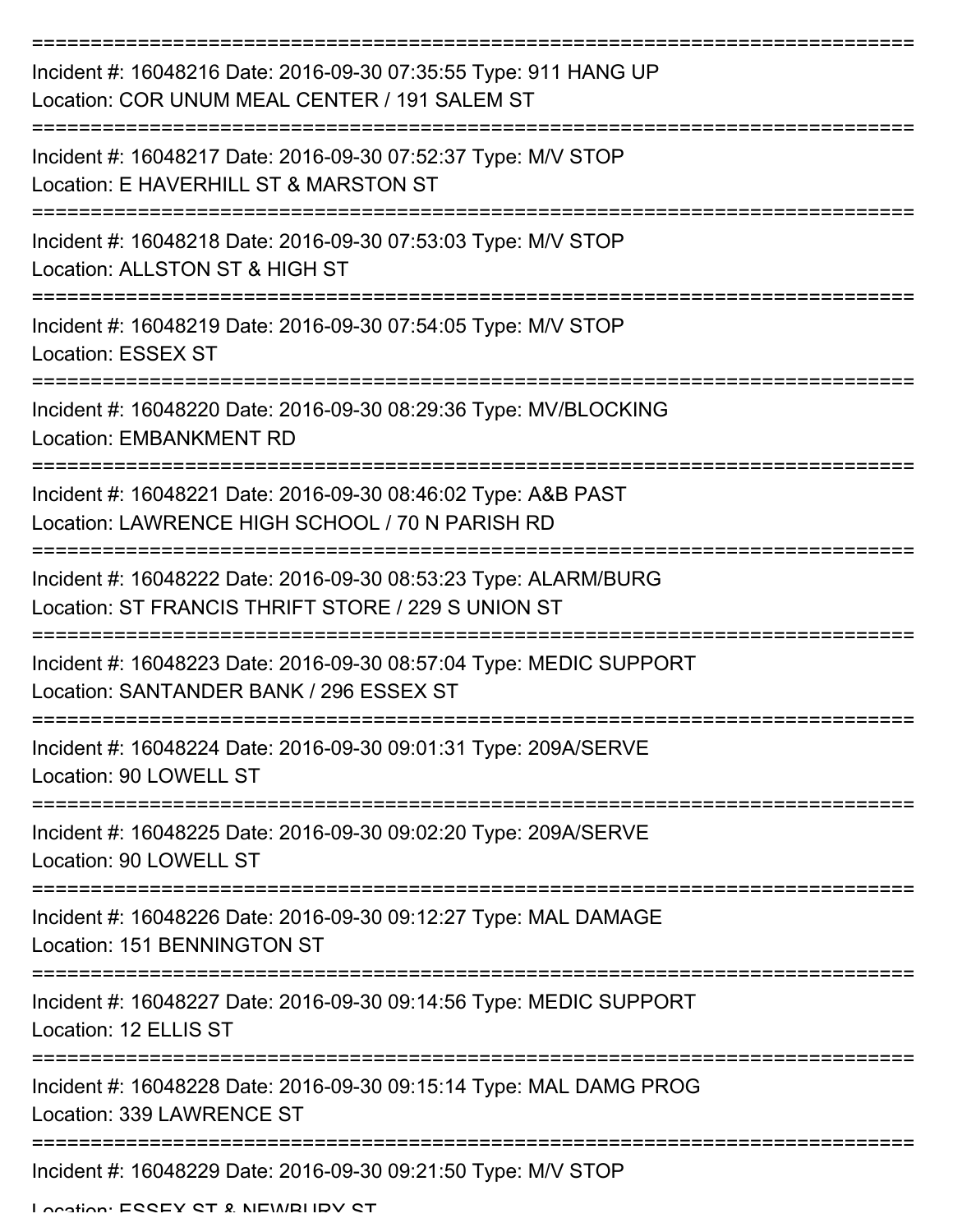| Incident #: 16048230 Date: 2016-09-30 09:26:03 Type: A&B PAST<br>Location: SOUTH LAWRENCE EAST SCHOOL / 165 CRAWFORD ST |
|-------------------------------------------------------------------------------------------------------------------------|
| Incident #: 16048231 Date: 2016-09-30 09:30:10 Type: THREATS<br>Location: 62 WARREN ST                                  |
| Incident #: 16048232 Date: 2016-09-30 09:34:19 Type: PARK & WALK<br>Location: BRADFORD ST & BROADWAY                    |
| Incident #: 16048233 Date: 2016-09-30 09:42:29 Type: SHOPLIFTING<br>Location: DOLLAR DEALN / 19 OXFORD ST               |
| Incident #: 16048234 Date: 2016-09-30 09:49:58 Type: SUS PERS/MV<br>Location: SEVEN ELEVEN / 370 BROADWAY               |
| Incident #: 16048235 Date: 2016-09-30 09:52:20 Type: KEEP PEACE<br>Location: 10 DIAMOND ST #15                          |
| Incident #: 16048236 Date: 2016-09-30 09:59:26 Type: M/V STOP<br>Location: BROADWAY & ESSEX ST                          |
| Incident #: 16048237 Date: 2016-09-30 10:00:17 Type: PARK & WALK<br>Location: MARKET ST & S UNION ST                    |
| Incident #: 16048238 Date: 2016-09-30 10:02:41 Type: PARK & WALK<br>Location: BRADFORD ST & BROADWAY                    |
| Incident #: 16048239 Date: 2016-09-30 10:08:42 Type: M/V STOP<br>Location: 383 HAVERHILL ST                             |
| Incident #: 16048240 Date: 2016-09-30 10:36:04 Type: ASSSIT OTHER PD<br>Location: ESSEX ST & OXFORD ST                  |
| Incident #: 16048241 Date: 2016-09-30 10:43:55 Type: SUS PERS/MV<br>Location: 7 BARNARD RD                              |
| Incident #: 16048242 Date: 2016-09-30 10:46:21 Type: LIC PLATE STO<br>Location: 314 S BROADWAY                          |
| Incident #: 16048243 Date: 2016-09-30 10:51:09 Type: SUS PERS/MV<br>Location: 35 WARWICK ST                             |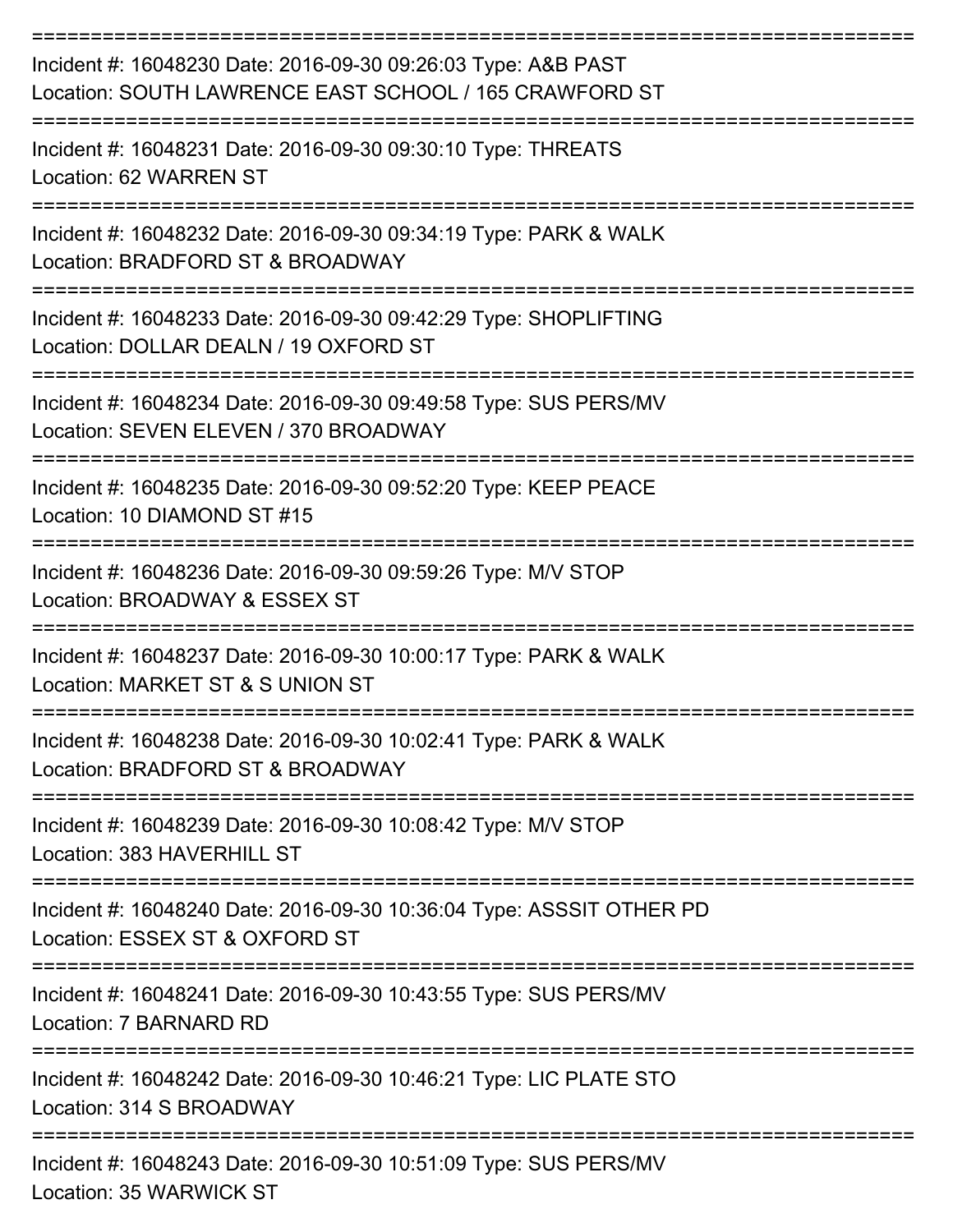| Incident #: 16048244 Date: 2016-09-30 10:52:48 Type: M/V STOP<br>Location: 26 GREENFIELD ST                               |
|---------------------------------------------------------------------------------------------------------------------------|
| Incident #: 16048245 Date: 2016-09-30 10:59:21 Type: SUS PERS/MV<br>Location: 143 MAY ST                                  |
| Incident #: 16048246 Date: 2016-09-30 11:11:29 Type: INVESTIGATION<br>Location: 71 N PARISH RD                            |
| ==============================<br>Incident #: 16048248 Date: 2016-09-30 11:18:26 Type: A&B PAST<br>Location: 473 ESSEX ST |
| Incident #: 16048247 Date: 2016-09-30 11:20:24 Type: M/V STOP<br>Location: PHILLIPS ST & SALEM ST                         |
| Incident #: 16048249 Date: 2016-09-30 11:31:46 Type: COURT DOC SERVE<br>Location: 293 JACKSON ST                          |
| Incident #: 16048250 Date: 2016-09-30 11:32:40 Type: M/V STOP<br>Location: 1 BROADWAY                                     |
| Incident #: 16048251 Date: 2016-09-30 11:33:32 Type: A&B PROG<br><b>Location: PEMBERTON PARK</b>                          |
| Incident #: 16048252 Date: 2016-09-30 11:33:43 Type: LOST PROPERTY<br><b>Location: ESSEX ST</b>                           |
| Incident #: 16048253 Date: 2016-09-30 11:38:11 Type: COURT DOC SERVE<br>Location: 193 PROSPECT ST                         |
| Incident #: 16048254 Date: 2016-09-30 11:47:57 Type: COURT DOC SERVE<br>Location: 71 KENDALL ST                           |
| Incident #: 16048255 Date: 2016-09-30 11:57:28 Type: AUTO ACC/NO PI<br>Location: 354 MERRIMACK ST                         |
| Incident #: 16048256 Date: 2016-09-30 11:59:18 Type: M/V STOP<br>Location: BROADWAY & CONCORD ST                          |
| Incident #: 16048257 Date: 2016-09-30 12:00:18 Type: INVESTIGATION<br>Location: 159 NEWBURY ST                            |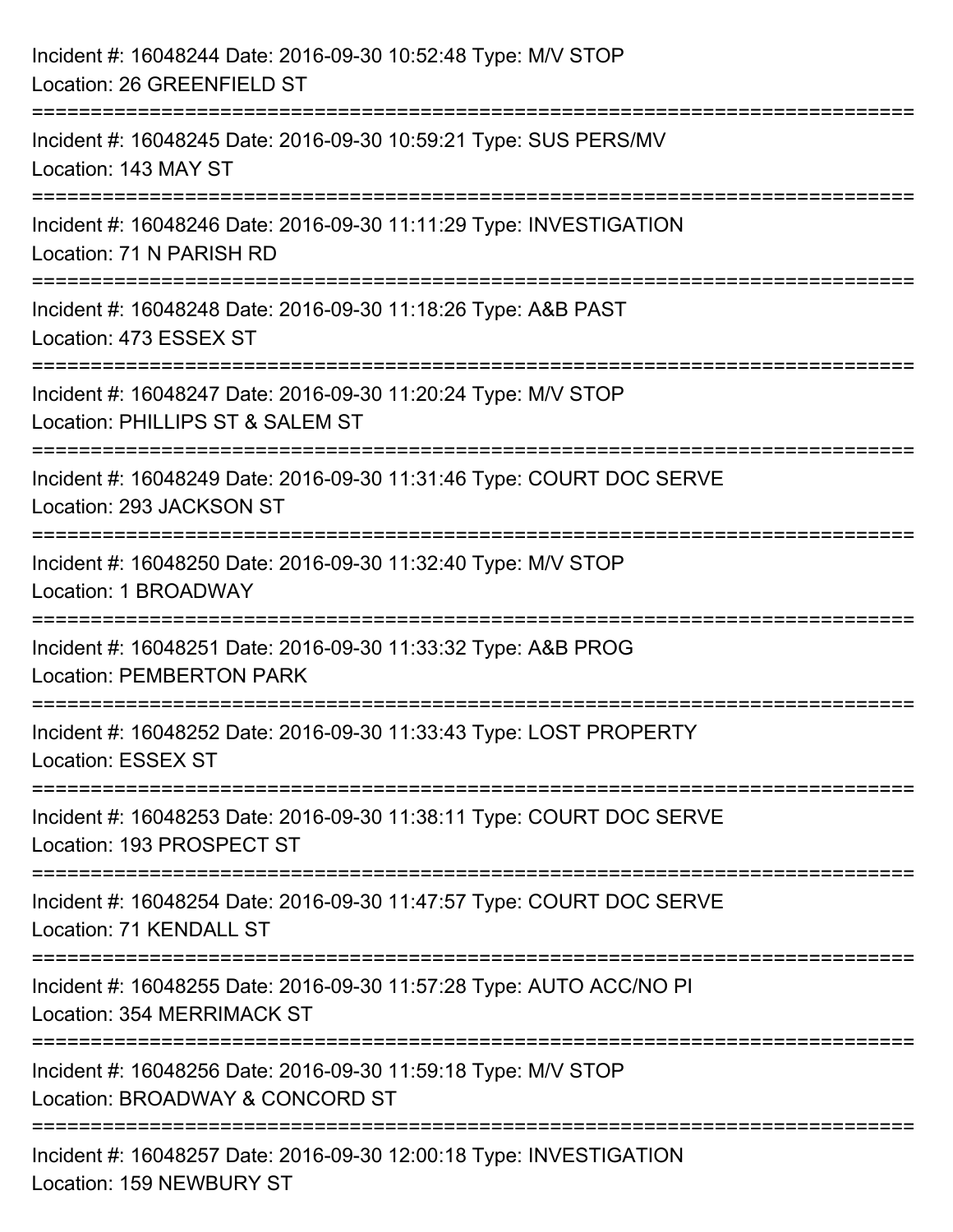| Incident #: 16048258 Date: 2016-09-30 12:01:34 Type: 209A/SERVE<br>Location: 18 SUMMIT AV                                      |
|--------------------------------------------------------------------------------------------------------------------------------|
| Incident #: 16048259 Date: 2016-09-30 12:02:25 Type: M/V STOP<br>Location: 187 BROADWAY                                        |
| Incident #: 16048260 Date: 2016-09-30 12:38:59 Type: DRUG OVERDOSE<br>Location: BROADWAY & TREMONT ST<br>:==================== |
| Incident #: 16048261 Date: 2016-09-30 12:56:52 Type: AUTO ACC/NO PI<br>Location: 657 ESSEX ST                                  |
| Incident #: 16048262 Date: 2016-09-30 13:08:13 Type: AUTO ACC/NO PI<br>Location: 119 S BROADWAY                                |
| Incident #: 16048263 Date: 2016-09-30 13:12:50 Type: DISTURBANCE<br><b>Location: 1 TREMONT ST</b>                              |
| Incident #: 16048264 Date: 2016-09-30 13:14:22 Type: FIGHT<br>Location: 5 JACKSON CT                                           |
| Incident #: 16048265 Date: 2016-09-30 13:17:05 Type: M/V STOP<br>Location: BROADWAY & COMMON ST                                |
| Incident #: 16048266 Date: 2016-09-30 13:23:16 Type: KEEP PEACE<br>Location: 16 WENDELL ST #6                                  |
| Incident #: 16048267 Date: 2016-09-30 13:37:39 Type: SUS PERS/MV<br>Location: 23 SPRINGFIELD ST                                |
| Incident #: 16048269 Date: 2016-09-30 13:58:41 Type: COURT DOC SERVE<br>Location: 1 GENERAL ST                                 |
| Incident #: 16048268 Date: 2016-09-30 13:59:25 Type: TOW/REPOSSED<br>Location: 104 OLIVE AV                                    |
| Incident #: 16048270 Date: 2016-09-30 14:03:58 Type: M/V STOP<br>Location: GRANVILLE ST & S BROADWAY                           |
| Incident #: 16048271 Date: 2016-09-30 14:09:02 Type: M/V STOP<br>Location: 570 S UNION ST                                      |

===========================================================================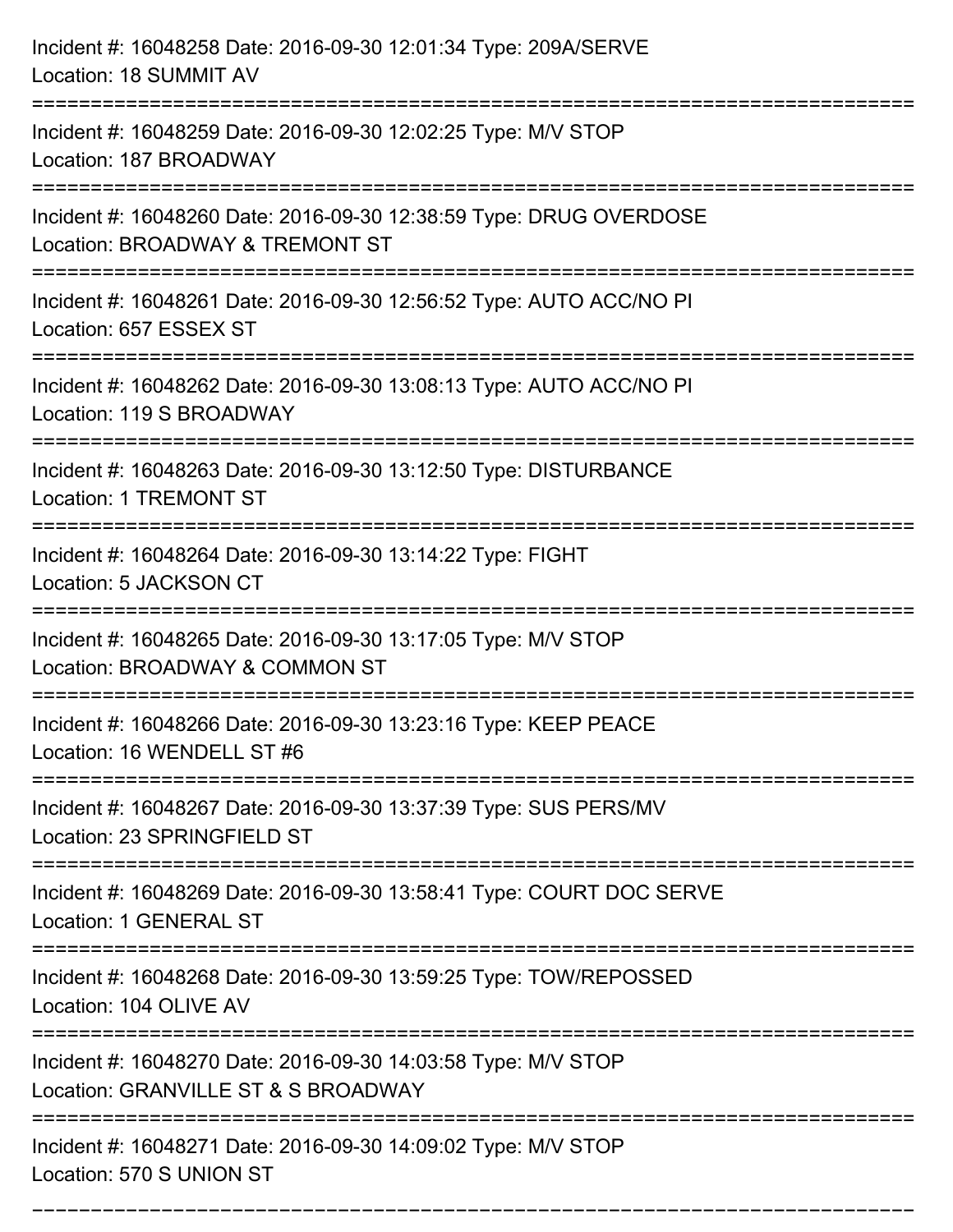| Incident #: 16048272 Date: 2016-09-30 14:09:19 Type: SUS PERS/MV<br>Location: 23 SPRINGFIELD ST<br>==========================                                             |
|---------------------------------------------------------------------------------------------------------------------------------------------------------------------------|
| Incident #: 16048273 Date: 2016-09-30 14:26:56 Type: MISSING PERS<br>Location: 1 LEA ST                                                                                   |
| Incident #: 16048274 Date: 2016-09-30 14:32:24 Type: ALARM/BURG<br>Location: INTERNATIONAL INSTITUTE / 125 AMESBURY ST<br>===============================                 |
| Incident #: 16048275 Date: 2016-09-30 14:33:41 Type: SUS PERS/MV<br>Location: 181 FARNHAM ST                                                                              |
| Incident #: 16048276 Date: 2016-09-30 14:34:38 Type: DRUG OVERDOSE<br>Location: AMESBURY ST & CANAL ST<br>====================================<br>======================= |
| Incident #: 16048277 Date: 2016-09-30 14:35:31 Type: MV/BLOCKING<br>Location: MERRIMACK VALLEY CREDIT UNION / 500 MERRIMACK ST<br>:=====================                  |
| Incident #: 16048278 Date: 2016-09-30 14:55:24 Type: DISTURBANCE<br>Location: N PARISH RD & OSGOOD ST<br>----------------                                                 |
| Incident #: 16048279 Date: 2016-09-30 15:02:39 Type: AUTO ACC/PI<br>Location: HAFFNERS GAS STATION / 194 S BROADWAY                                                       |
| Incident #: 16048280 Date: 2016-09-30 15:18:00 Type: B&E/PAST<br>Location: 11 WOODLAND ST FL 1STFL                                                                        |
| Incident #: 16048281 Date: 2016-09-30 15:49:13 Type: M/V STOP<br>Location: METHUEN ST & UNION ST                                                                          |
| Incident #: 16048282 Date: 2016-09-30 15:55:57 Type: DISTURBANCE<br>Location: 1 TREMONT ST #8                                                                             |
| Incident #: 16048283 Date: 2016-09-30 16:16:25 Type: AUTO ACC/NO PI<br>Location: 53 WATER ST                                                                              |
| Incident #: 16048284 Date: 2016-09-30 16:22:00 Type: HIT & RUN M/V<br>Location: WALGREENS / 220 S BROADWAY                                                                |
| Incident #: 16048285 Date: 2016-09-30 16:33:00 Type: ALARM/BURG<br>Location: 576 HAVERHILL ST                                                                             |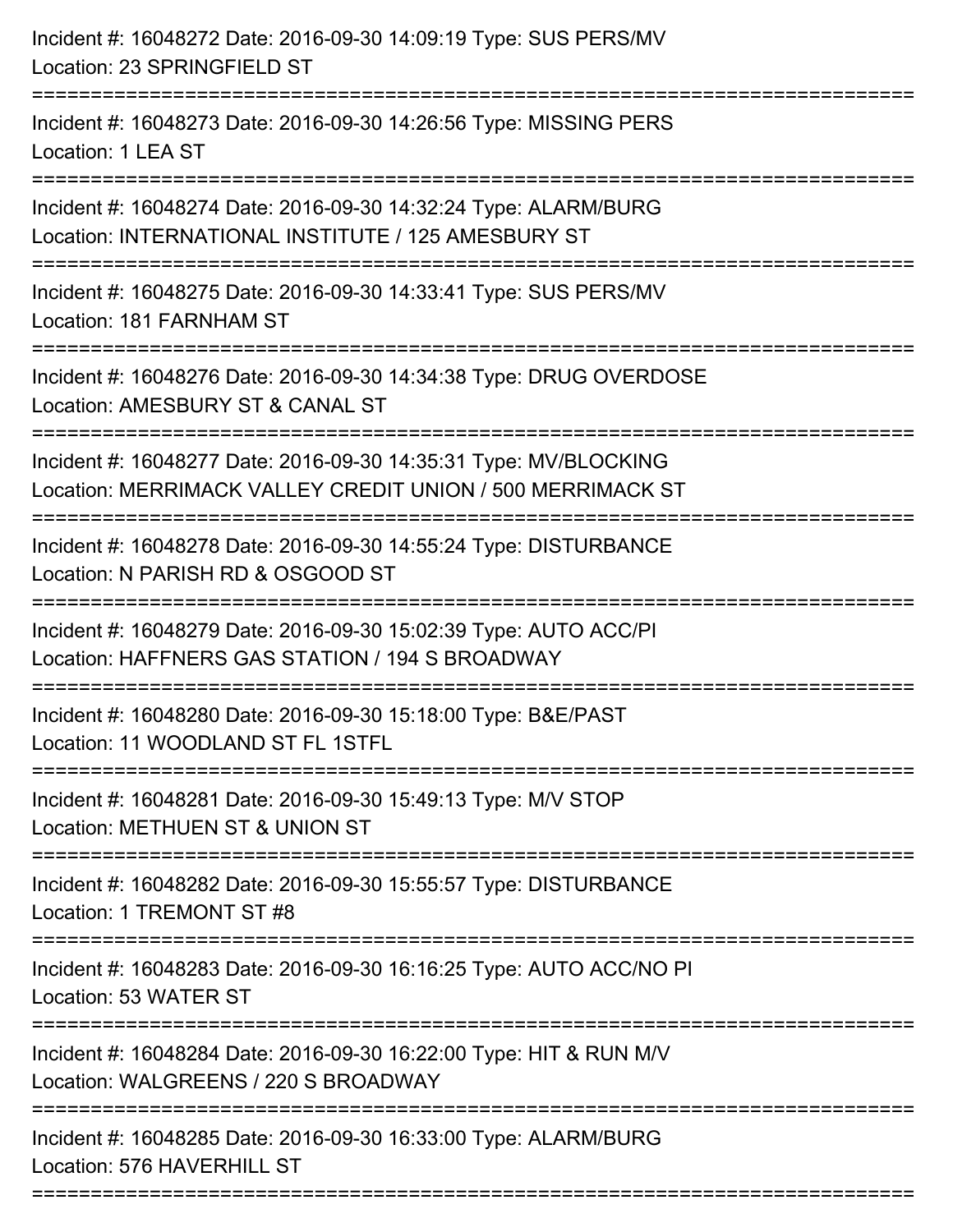Location: DEVINE RESD / 16 OHIO AV =========================================================================== Incident #: 16048287 Date: 2016-09-30 16:44:57 Type: A&B PAST Location: NEWBURY ST & SUMMER ST =========================================================================== Incident #: 16048289 Date: 2016-09-30 16:48:07 Type: NOTIFICATION Location: 288 BROADWAY #3 =========================================================================== Incident #: 16048288 Date: 2016-09-30 16:48:17 Type: MAN DOWN Location: BURGER KING / 187 BROADWAY =========================================================================== Incident #: 16048290 Date: 2016-09-30 16:53:32 Type: TOW OF M/V Location: JIM'S SUB SHOP / 268 S BROADWAY =========================================================================== Incident #: 16048291 Date: 2016-09-30 16:57:48 Type: INVEST CONT Location: 576 HAVERHILL ST =========================================================================== Incident #: 16048292 Date: 2016-09-30 17:09:37 Type: M/V STOP Location: FRANKLIN ST & LOWELL ST =========================================================================== Incident #: 16048293 Date: 2016-09-30 17:21:53 Type: M/V STOP Location: AMESBURY ST & HAVERHILL ST =========================================================================== Incident #: 16048294 Date: 2016-09-30 17:25:43 Type: M/V STOP Location: BROADWAY & HAVERHILL ST =========================================================================== Incident #: 16048295 Date: 2016-09-30 17:26:08 Type: M/V STOP Location: AMESBURY ST & COMMON ST =========================================================================== Incident #: 16048296 Date: 2016-09-30 17:32:47 Type: M/V STOP Location: HAMPSHIRE ST & LOWELL ST =========================================================================== Incident #: 16048297 Date: 2016-09-30 17:35:33 Type: M/V STOP Location: AMESBURY ST & LOWELL ST =========================================================================== Incident #: 16048298 Date: 2016-09-30 17:39:03 Type: M/V STOP Location: AMESBURY ST & LOWELL ST =========================================================================== Incident #: 16048299 Date: 2016-09-30 17:49:29 Type: TOW OF M/V Location: HAMPSHIRE ST & METHUEN ST ===========================================================================

Incident #: 16048300 Date: 2016 09 30 17:50:50 Date: M/V STOP: M/V STOP:<br>.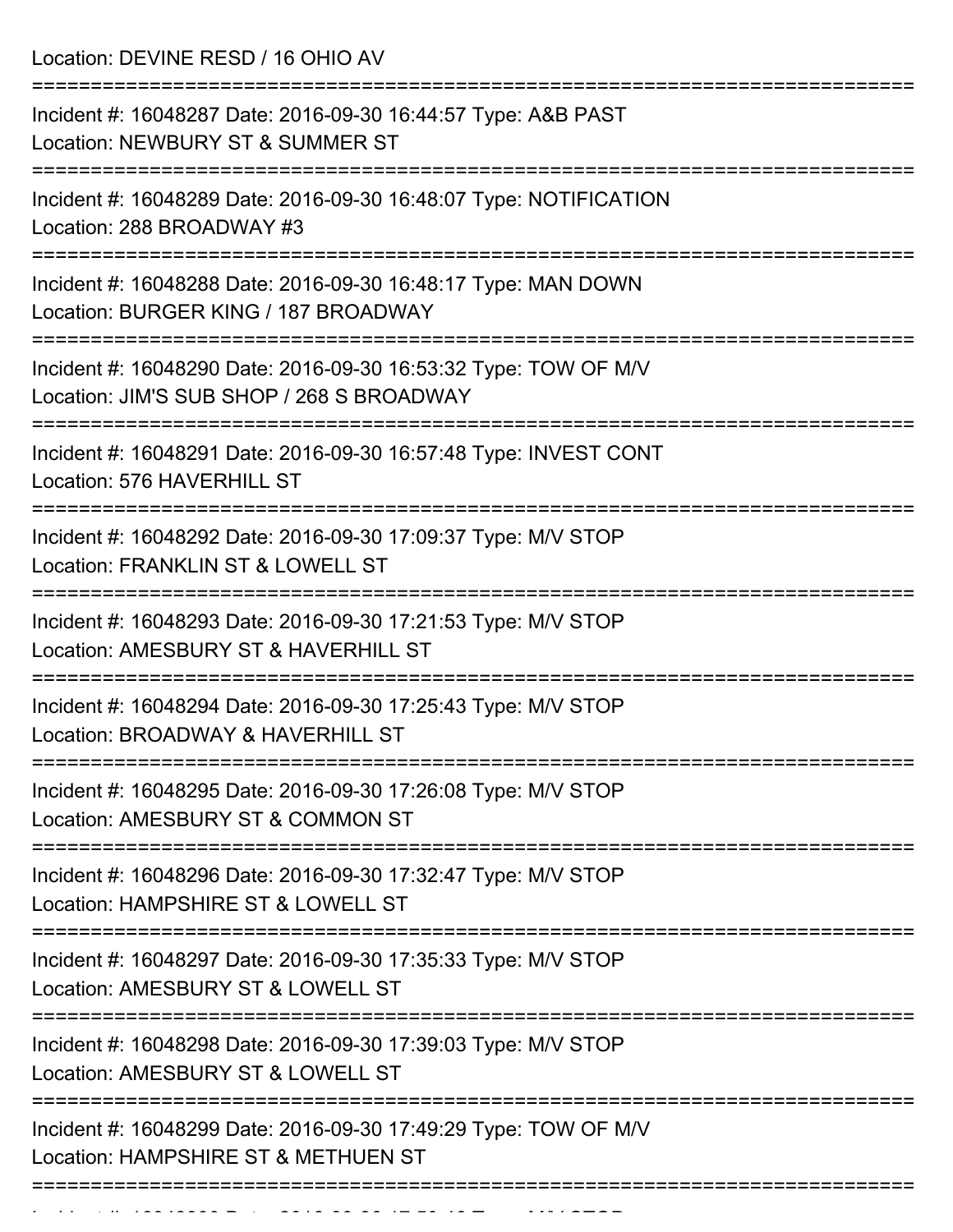Location: HAMPSHIRE ST & HAVERHILL ST

| Incident #: 16048301 Date: 2016-09-30 17:52:07 Type: M/V STOP<br>Location: FOSTER ST & S UNION ST             |
|---------------------------------------------------------------------------------------------------------------|
| Incident #: 16048302 Date: 2016-09-30 17:52:44 Type: M/V STOP<br>Location: HAVERHILL ST & LAWRENCE ST         |
| Incident #: 16048303 Date: 2016-09-30 17:53:51 Type: SEX OFF. PAST<br>Location: 1 GENERAL ST                  |
| Incident #: 16048304 Date: 2016-09-30 18:20:14 Type: M/V STOP<br>Location: CENTRAL BRIDGE / 0 MERRIMACK ST    |
| Incident #: 16048306 Date: 2016-09-30 18:20:35 Type: SHOTS FIRED<br>Location: 72 FLORENCE AVE                 |
| Incident #: 16048305 Date: 2016-09-30 18:20:58 Type: MISSING PERS<br>Location: 110 AMES ST                    |
| Incident #: 16048307 Date: 2016-09-30 18:32:48 Type: ROBBERY ARMED<br>Location: ERVING AV & LAWRENCE ST       |
| Incident #: 16048308 Date: 2016-09-30 18:35:20 Type: SUS PERS/MV<br>Location: 9 WARREN ST                     |
| Incident #: 16048309 Date: 2016-09-30 18:38:04 Type: AUTO ACC/NO PI<br>Location: 368 BROADWAY                 |
| Incident #: 16048310 Date: 2016-09-30 18:41:00 Type: SUS PERS/MV<br><b>Location: BARKER ST</b>                |
| Incident #: 16048311 Date: 2016-09-30 18:45:13 Type: AUTO ACC/NO PI<br>Location: LITTLE CESARS / 360 BROADWAY |
| Incident #: 16048312 Date: 2016-09-30 18:51:31 Type: UNWANTEDGUEST<br>Location: 202 SARATOGA ST FL 2          |
| Incident #: 16048313 Date: 2016-09-30 18:52:04 Type: INVESTIGATION<br>Location: HOLY FAMILY / null            |
|                                                                                                               |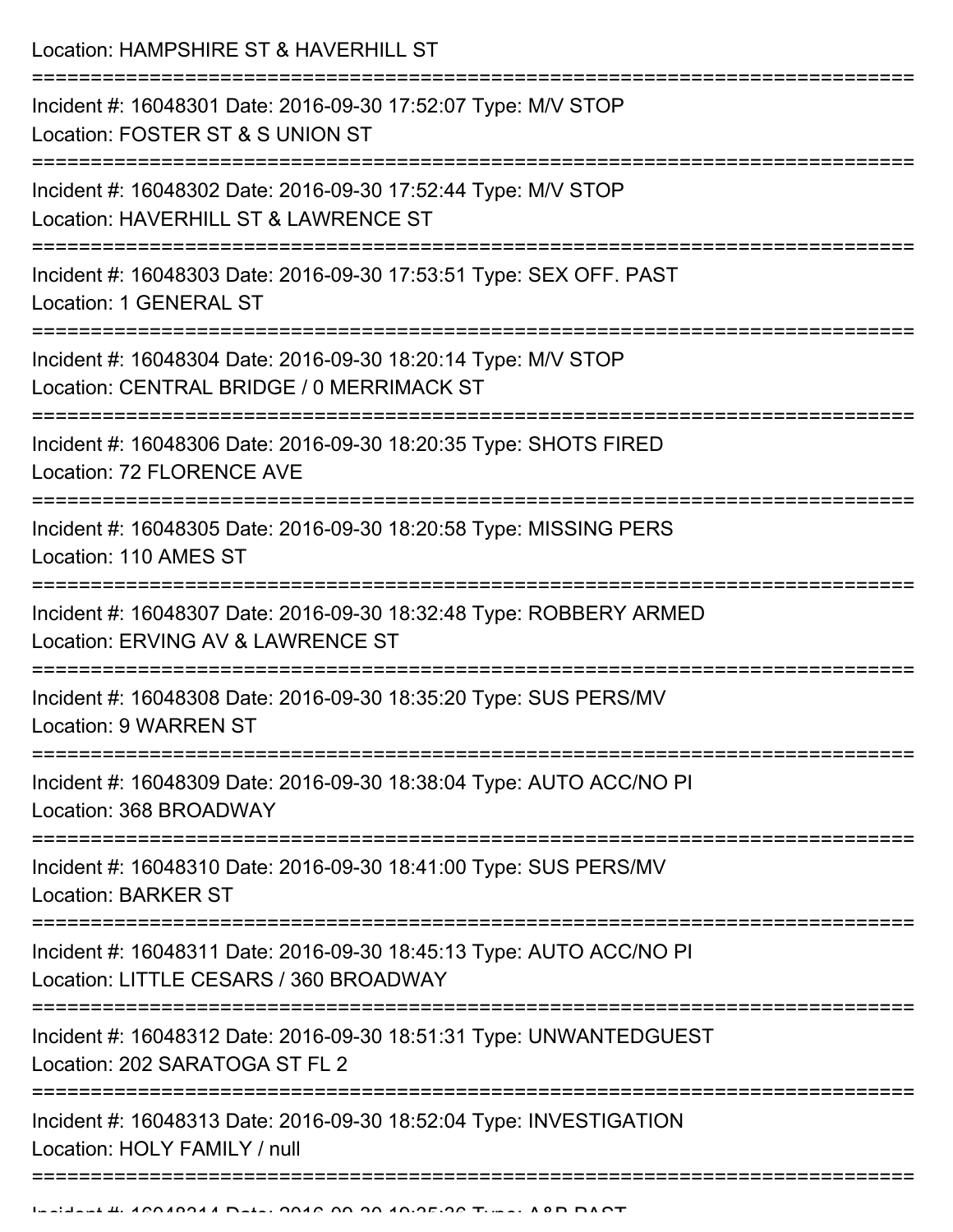Location: 8 JACKSON CT

=========================================================================== Incident #: 16048315 Date: 2016-09-30 19:55:58 Type: SPECIAL CHECK Location: MERRIMACK ST & RT 495 =========================================================================== Incident #: 16048316 Date: 2016-09-30 20:04:08 Type: AUTO ACC/NO PI Location: 99 WINTHROP AV =========================================================================== Incident #: 16048317 Date: 2016-09-30 20:06:49 Type: M/V STOP Location: MARKET ST & S UNION ST =========================================================================== Incident #: 16048318 Date: 2016-09-30 20:11:05 Type: NOISE ORD Location: 81 BROOK ST =========================================================================== Incident #: 16048319 Date: 2016-09-30 20:16:35 Type: NOTIFICATION Location: 570 S UNION ST #2 =========================================================================== Incident #: 16048320 Date: 2016-09-30 20:23:09 Type: DISTURBANCE Location: WENDYS / 75 WINTHROP AV =========================================================================== Incident #: 16048321 Date: 2016-09-30 20:58:38 Type: SHOTS FIRED Location: FRANKLIN ST & TREMONT ST =========================================================================== Incident #: 16048322 Date: 2016-09-30 21:09:59 Type: KEEP PEACE Location: 5 KINGSTON ST FL 1 =========================================================================== Incident #: 16048323 Date: 2016-09-30 21:16:58 Type: UNWANTEDGUEST Location: 37 AUBURN ST #D =========================================================================== Incident #: 16048324 Date: 2016-09-30 21:20:16 Type: SHOTS FIRED Location: 47 TREMONT ST =========================================================================== Incident #: 16048325 Date: 2016-09-30 21:27:54 Type: M/V STOP Location: 1 TREMONT ST =========================================================================== Incident #: 16048326 Date: 2016-09-30 21:32:27 Type: ASSSIT AMBULANC Location: 383 HAVERHILL ST =========================================================================== Incident #: 16048327 Date: 2016-09-30 21:43:29 Type: MEDIC SUPPORT Location: 90 LOWELL ST ===========================================================================

Incident #: 16048328 Date: 2016-09-30 21:46:14 Type: AUTO ACC/NO PI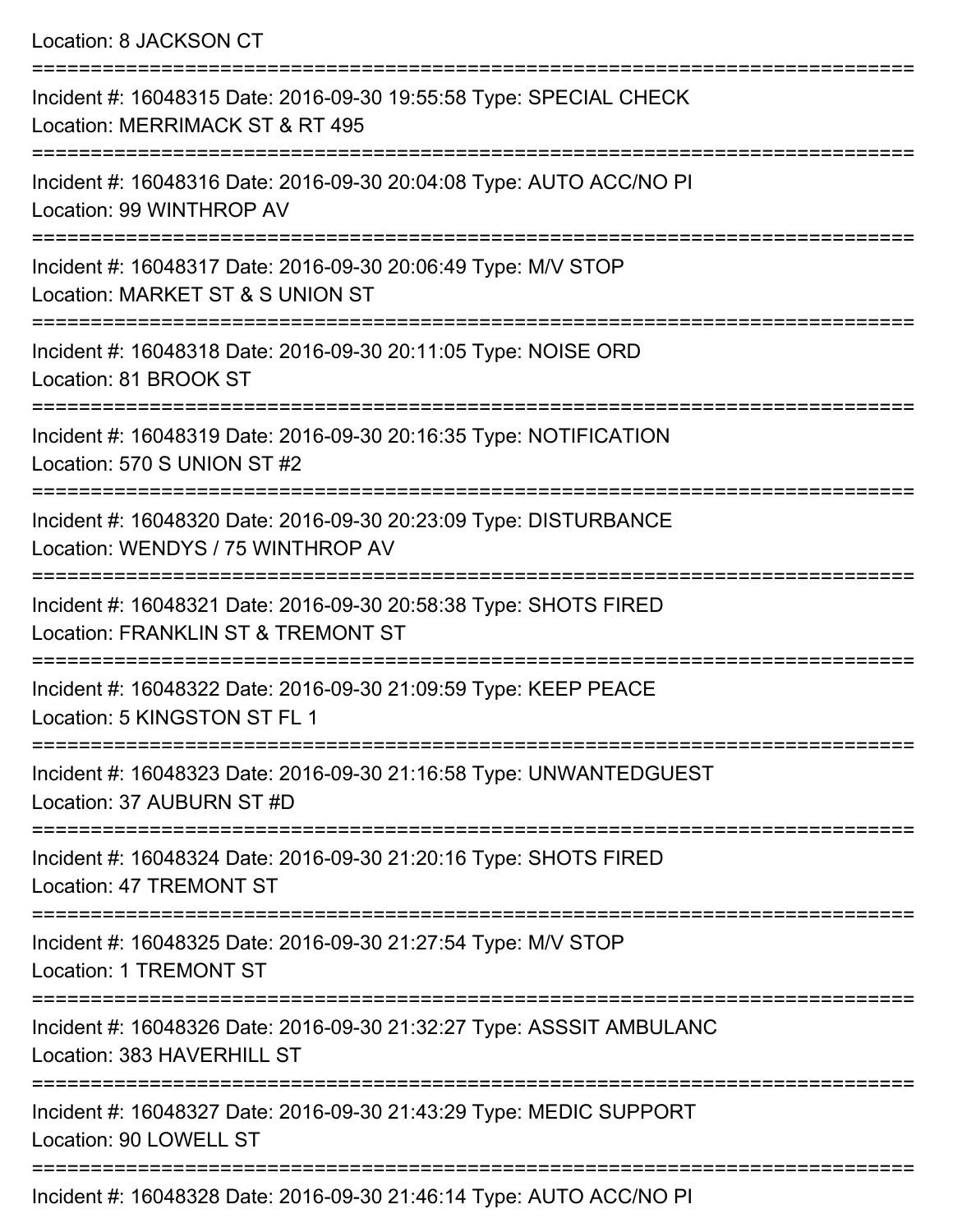| Incident #: 16048329 Date: 2016-09-30 21:47:54 Type: AUTO ACC/NO PI<br>Location: E HAVERHILL ST & HOWARD ST |
|-------------------------------------------------------------------------------------------------------------|
| Incident #: 16048330 Date: 2016-09-30 21:57:05 Type: NOISE ORD<br>Location: 55 NEWBURY ST                   |
| Incident #: 16048331 Date: 2016-09-30 22:08:39 Type: THREATS<br>Location: 3 WOODLAND ST #15                 |
| Incident #: 16048332 Date: 2016-09-30 22:24:13 Type: NOISE ORD<br>Location: 1 1/2 CAULKINS CT               |
| Incident #: 16048333 Date: 2016-09-30 22:24:56 Type: M/V STOP<br>Location: MARKET ST & PARKER ST            |
| Incident #: 16048334 Date: 2016-09-30 22:47:39 Type: B&E/PROG<br>Location: 23 BELMONT ST                    |
| Incident #: 16048335 Date: 2016-09-30 22:54:46 Type: MAL DAMAGE<br>Location: 391 CHESTNUT ST                |
| Incident #: 16048336 Date: 2016-09-30 22:59:53 Type: SHOTS FIRED<br>Location: HAVERHILL ST & UNION ST       |
| Incident #: 16048337 Date: 2016-09-30 23:06:07 Type: AUTO ACC/PED<br>Location: 195 ESSEX ST                 |
| Incident #: 16048338 Date: 2016-09-30 23:11:38 Type: NOISE ORD<br>Location: 1 1/2 CAULKINS CT               |
| Incident #: 16048340 Date: 2016-09-30 23:25:32 Type: DOMESTIC/PAST<br>Location: 57 JACKSON ST               |
| Incident #: 16048341 Date: 2016-09-30 23:25:38 Type: GENERAL SERV<br>Location: 218 PARK ST FL 2             |
| Incident #: 16048339 Date: 2016-09-30 23:26:51 Type: M/V STOP<br>Location: BROADWAY & MANCHESTER ST         |
| Incident #: 16048342 Date: 2016-09-30 23:48:26 Type: SUICIDE ATTEMPT                                        |